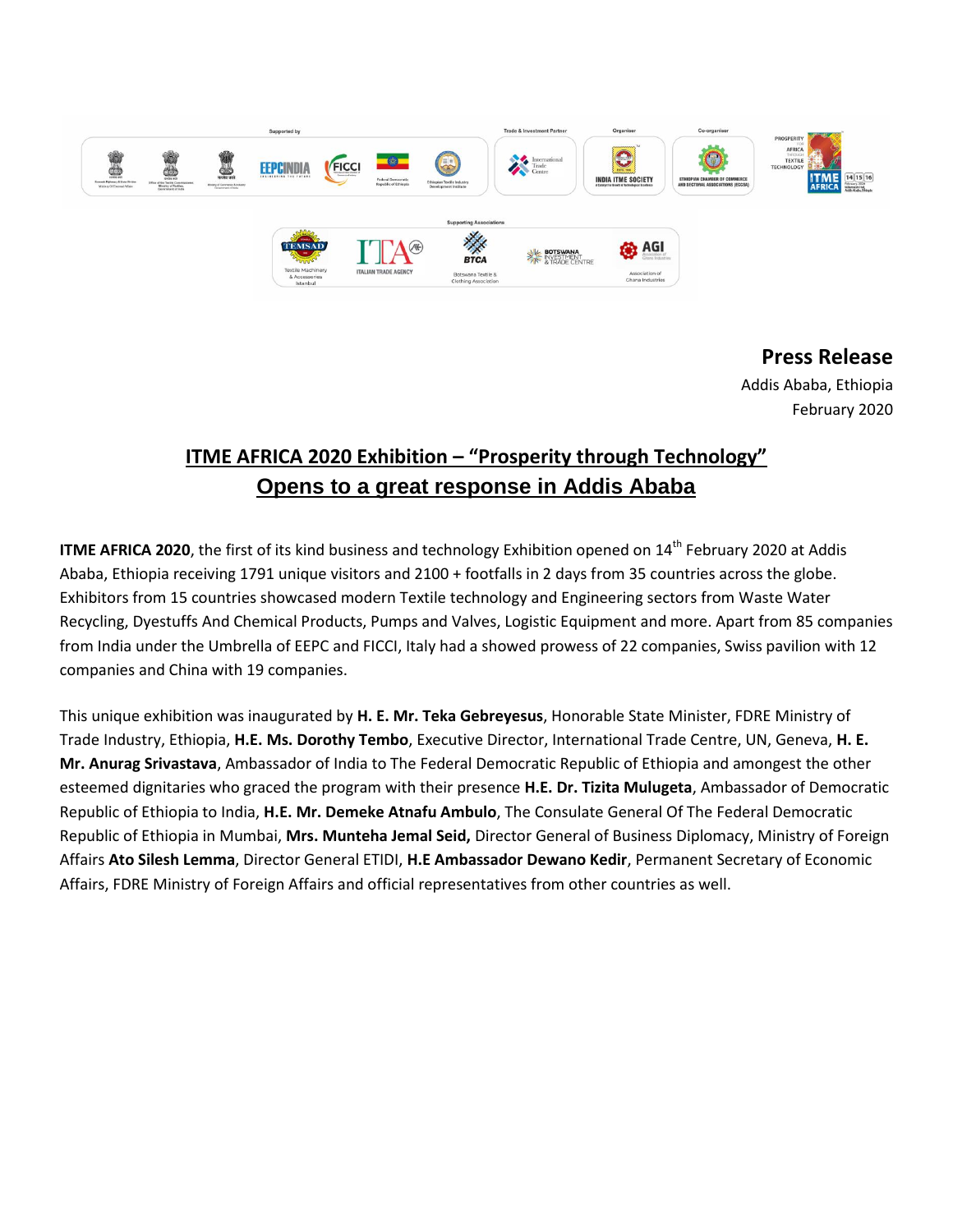

*Left to right H.E. Mr. Demeke Atnafu Ambulo, The Consulate General Of The Federal Democratic Republic of Ethiopia in Mumbai, Mr. Yesuf Ademnur, Secretary-General, Ethiopian Chamber of Commerce and Sectors Association, Mr. S. Hari Shankar, Chairman, India ITME Society, H.E Ambassador Dewano Kedir, Permanent Secretary of Economic Affairs, FDRE Ministry of Foreign Affairs, H. E. Mr. Anurag Srivastava, Ambassador of India to The Federal Democratic Republic of Ethiopia, Ms. Seema Srivastava, Executive Director, India ITME Society, H.E. Dr. Tizita Mulugeta, Ambassador of Democratic Republic of Ethiopia to India, H. E. Ms. Dorothy Tembo, Executive Director, International Trade Centre, UN, Geneva, Mrs. Munteha Jemal Seid, Director General of Business Diplomacy, Ministry of Foreign Affairs, H. E. Mr. Teka Gebreyesus, Honorable State Minister, FDRE Ministry of Trade Industry, Ethiopia, ATO Sileshi Lemma, Director General, ETIDI, Mr. Melaku Ezezew, President, Ethiopian Chamber of Commerce and Sectoral Associations, H. E. Mr. Anurag Srivastava, Ambassador of India to The Federal Democratic Republic of Ethiopia*

The highlights of the day included donation of a "**Laxmi CM-R Shuttleless Flexible Rapier Loom**" from the Laxmi Shuttleless Looms Private Limited, to the Ethiopian Textile and Fashion Technology (EiTEX), Bahir Dar University. EiTEX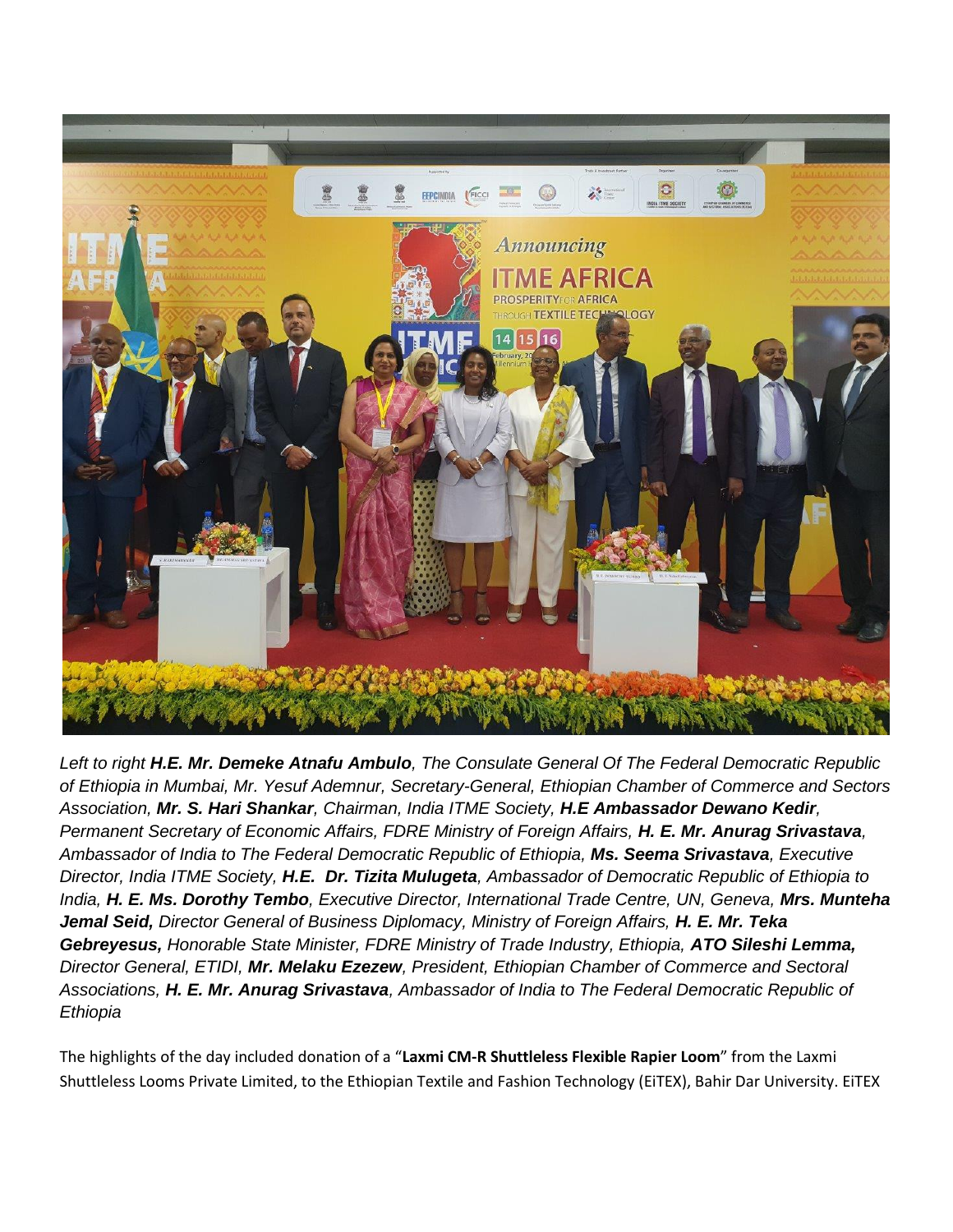is Ethiopia's premier textile educational institution the powerloom will contribute to teaching of EiTEX's cadre of over 3000 students and expose enterprises in the Bahir Dar area to the newest weaving technologies available. This donation was supported and facilitated by the International Trade Centre's SITA Project. ITC also launched their Report on Africa. India ITME Society and Kenya Association of Manufacturers signed MOU for further co-operation between India and Kenys in Textile Engineering Sector.



*Mr. S. Hari Shankar, Chairman, India ITME and Ms. Phyllis Wakiaga, Executive Director Kenya Association of Manufacturers Signing the MOU*



*Mr. Ketan Sanghvi and Mr.Hemang Sanghvi Directors Laxmi Shuttle Looms and Dr. Abera Kechi, EiTEX, Bahir Dar University and Ms. Hanna Bucher, ITC*

The other concurrent programs during the day were the **Investment Seminar** organized by ITC and moderated by Mr. Govind Venuprasad, Coordinator – SITA, ITC saw an excellent response and was well received by the audience. The panelist for the sessions were Ms. Phyllis Wakiaga, Executive Director, Kenya Association of Manufacturers, Mr. Navdeep Sodhi, Partner, Gherzi Textil Organization, Switzerland, Mr. Sudatta Mandal, Chief General Manager, Lines of Credit Group, Exim Bank of India, Ms. Antje Steiner, DEG Invest, Regional Office East Africa, Mr. Sanjeeva Ileperuma, Director/CEO, Strathmore Apparel Manufacturing PLC, Eth., Mr. Pankaj Bedi, Chairman, United Aryan (EPZ) Ltd, Kenya, Dr. Philip Osafo-Kwaako, Chairman, Akosombo Industrial Co Ltd, Ghana and The **B2F Meetings** with Bank of Ethiopia, AWASH and Dashen and **B2G** meeting with Ethiopia, Uganda, Rwanda and Tanzania.

**H. E. Mr. Anurag Srivastava**, Ambassador of India to The Federal Democratic Republic of Ethiopia said, "India is a front runner for investment in Ethiopia for textile and garment industry. There is a tremendous untapped potential for export of ready made garments from Ethiopia to the West. Therefore the Textile industry, which is the largest Industry of India should explore Investment possibilities in Ethiopia and take advantage of the duty free facilities."

**H. E. Ms. Dorothy Tembo**, Executive Director, International Trade Centre, UN, Geneva said, "ITME AFRICA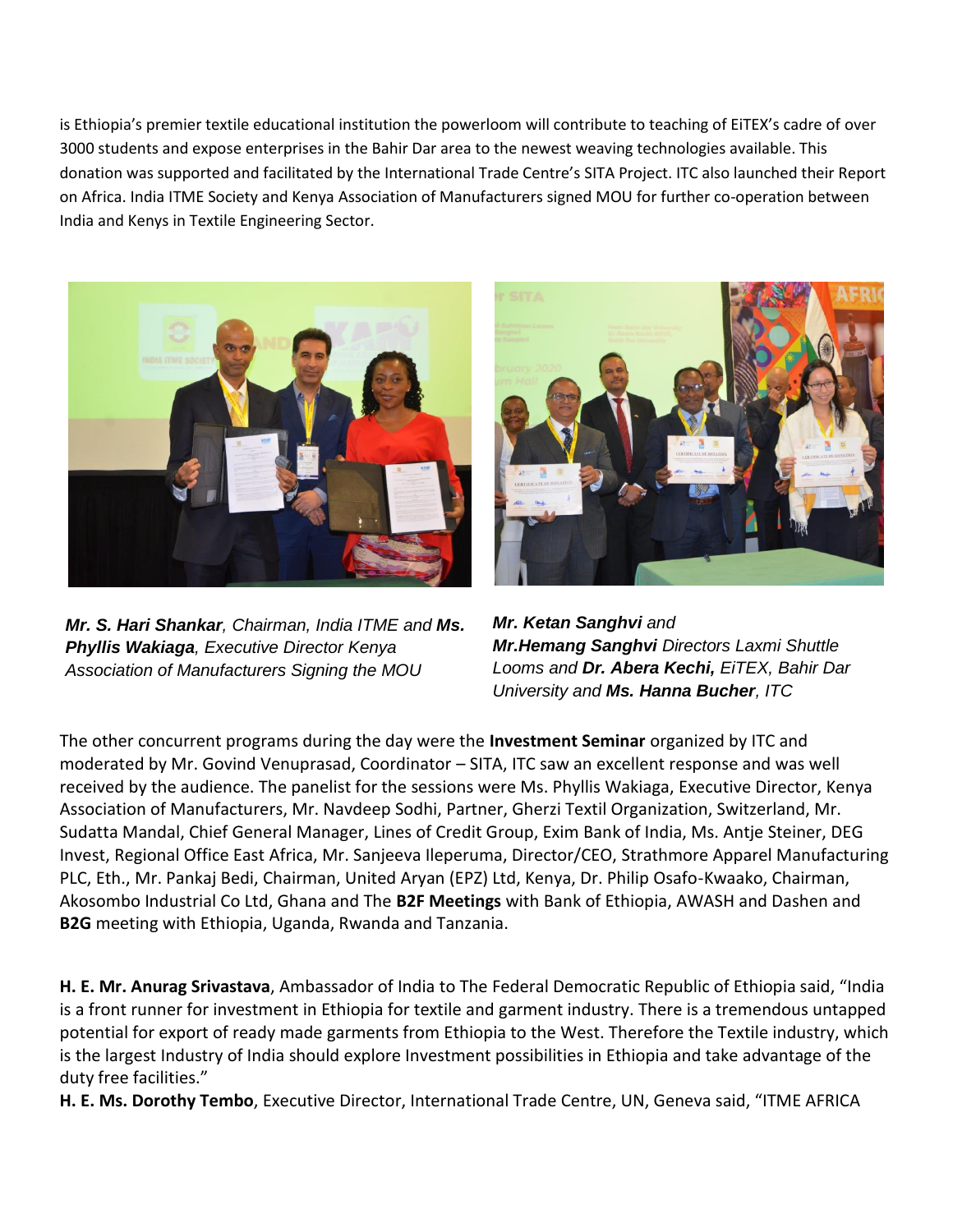2020 is a tribute to the African continent and the trade relation between India and Ethiopia over the past 2 decades have increased more than 8 folds. While African Companies are interested in upgrading their machineries but the major challenges they face are the financial support. Quiet a few of the companies are already looking forward to participate in the next ITME AFRICA event," she said.

**Mr. S. Hari Shankar**, Chairman, India ITME Society shared that More than 180 textile and technology companies from 15 countries have to Addis Ababa to showcase their latest technology, machinery relevant to Ethiopian textile and apparel sector. Buyer delegations from Ethiopia, Botswana, Ghana, Uganda, Rwanda and Tanzania showed keen interest in doing business with the Indian participating companies.

"ITME AFRICA 2020 scheduled from 14 - 16 February 2020 is a pioneer event poised to be a catalyst not only for the textile industry but also for the technology and engineering sector across the continent of Africa. ITME AFRICA 2020 is set to be instrumental in establishing Africa's textile footprints prominent globally and to further develop bilateral trade and connect to new markets in Africa," as expressed by **Ms. Seema Srivastava,**  Executive Director, India ITME Society.

**Italian Trade Commissioner** said, "It was a great inauguration ceremony, we have arranged for 22 companies in the Italian pavilion 2<sup>nd</sup> biggest after India pavilion in ITME AFRICA 2020. We have different specialization of textile machinery in the pavilion. The fair is well organized. Day 2 and day 3 shall see more visitors. As Ethiopia is the hub and an important market we expect more participants. Have a great expectation from this fair. The organization was good."

**Mr. Ernesto Maurer**, President Swiss Textile Machinery said, "Happy with the first day attendee and presence of many of these companies shows the diversity of the exhibition. Many interested parties were here and from fiber to shirt. Ethiopia can take more steps to bridge the gap but should start soon, it might take time but it will get there."

**Mr. Richard Salvatore**, Co-ordinator, TEMSAD, Turkey said, "The response to this maiden event by India ITME Society was exceptional with a good quality of visitors flowing in. We could meet and interact with many people from Industry Associations and officials, whom we could otherwise never meet and connect with in any other exhibition outside Africa."

**Day 2** of the event has many more add value concurrent programs with ETIDI conducting seminar on **"Potential Africa"** which shall be attraction for all business men and the **Technical Seminar** on Cotton Development and Agro-copter from IIT Madras which has seen unprecedent registration from Technical Community / Academics / Students.

The B2B Meetings with Business Delegates from Ethiopia, Kenya, Ghana, Uganda, Rwanda and Tanzania looking at sourcing from India & Overseas opened up many possible opportunities for Trade & Investment and engaging and turning them into potential customers.